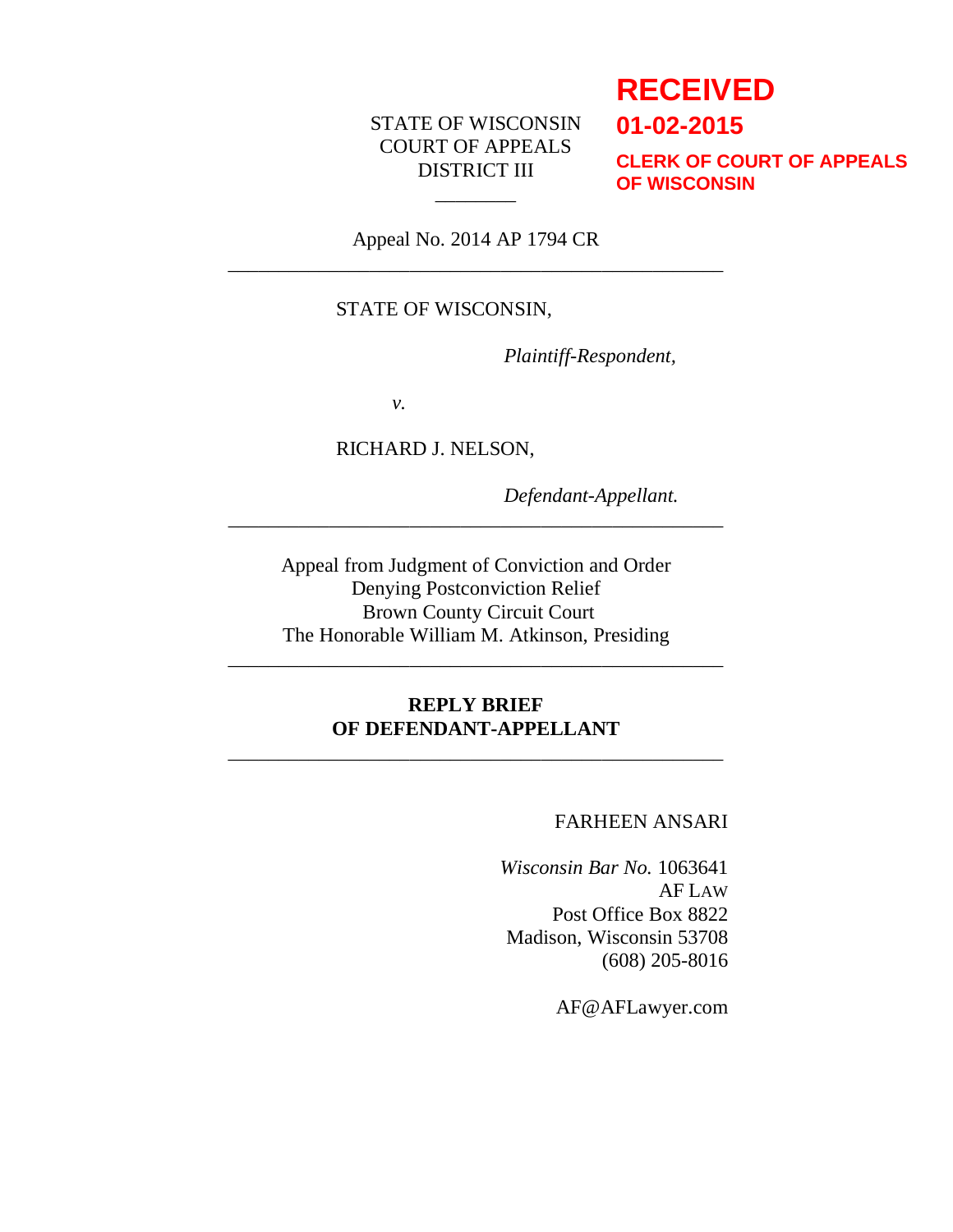#### **ARGUMENT**

The circuit court was not authorized to order restitution for medical expenses on Nelson's conviction of disorderly conduct. Alternatively, the circuit court erroneously exercised its discretion in requiring Nelson to pay for medical expenses because the state failed to prove that Nelson's disorderly conduct caused the visit to the emergency room.

#### *Failure of Proof*

The State incorrectly states Nelson's position on restitution. Nelson is not exclusively challenging the court's authority to order restitution; he is also challenging the terms of the restitution order. A circuit court's authority to order restitution given the facts before it is a question of law that this Court reviews *de novo*. *State v. Kayon*, 2002 WI App 178, ¶ 5, 256 Wis. 2d 577, 649 N.W.2d 334. However, this Court reviews the terms of the restitution order for an erroneous exercise of discretion. *Id.* It is an abuse of discretion for the trial court to rely upon irrelevant or immaterial factors at sentencing. *Elias v. State*, 93 Wis. 2d 278, 282, 286 N.W.2d 559, 561 (1980). There was an abuse of discretion at Nelson's sentencing hearing when the court made findings of fact contrary to the jury's verdict and ordered restitution for Cynthia B's emergency room visit. The state failed to prove that those expenses were necessary, and the state failed to prove that Nelson's disorderly conduct caused the medical expenses.

If the crime considered at sentencing caused bodily harm, the court may order the defendant to pay restitution that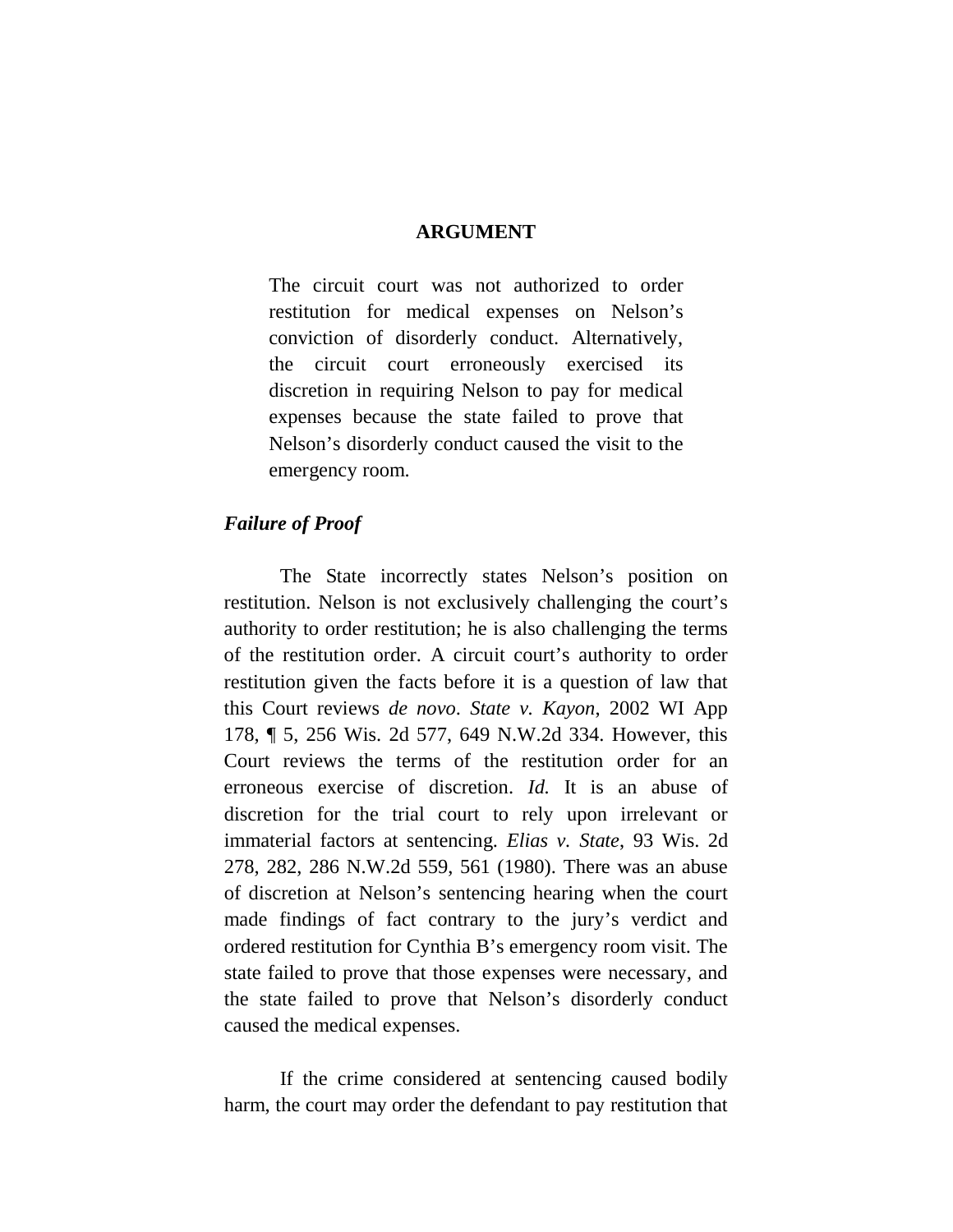covers *necessary* medical expenses. Wis. Stat. § 973.20(3)(a) (2011-2012) (emphasis added). The only evidence in the record purporting to show harm requiring restitution is a bill from an emergency room visit and a bill for a CAT scan. (R. 57:2-3). Even utilizing the low standard of preponderance of the evidence, absent additional medical testimony, a bill is not enough to demonstrate the necessity of medical expenses. *Smee v. Checker Cab Co.*, 1 Wis. 2d 202, 206, 83 N.W.2d 492, 495 (1957) (holding that a bill was not enough to prove causation when no evidence was presented to show what the treatment was for or that treatment was even needed).

Lay testimony is insufficient to show causation for medical expenses; medical corroboration is necessary. *Pucci v. Rausch*, 51 Wis. 2d 513, 517, 187 N.W.2d 138, 141 (1971). The state failed to introduce at trial any medical records to demonstrate what treatment or care was given to Cynthia B., why the care was necessary, or even that the care was necessary. No doctors testified that her purported injuries required medical care. No results from the CAT scan were introduced into the record to show that such a test was necessary. No evidence was produced to show follow-up care or treatment to demonstrate that the initial visit was even warranted, let alone necessary. (R. 56:152). In fact, Cynthia B.'s purported injuries were so minor and disappeared so quickly that the responding officer decided not to take pictures. (R. 56: 78).

Accordingly, the jury acquitted Nelson of battery. In this case and with the evidence presented by the state, it is impossible to go from disorderly conduct to necessary medical care without a battery. By simply showing a hospital bill, the state ignores the need to establish a causal connection and repeatedly fails to articulate the criminal act that caused the injury that necessitated a hospital visit.

Anyone can walk into an emergency room and claim to have been battered. Regardless of whether the statement is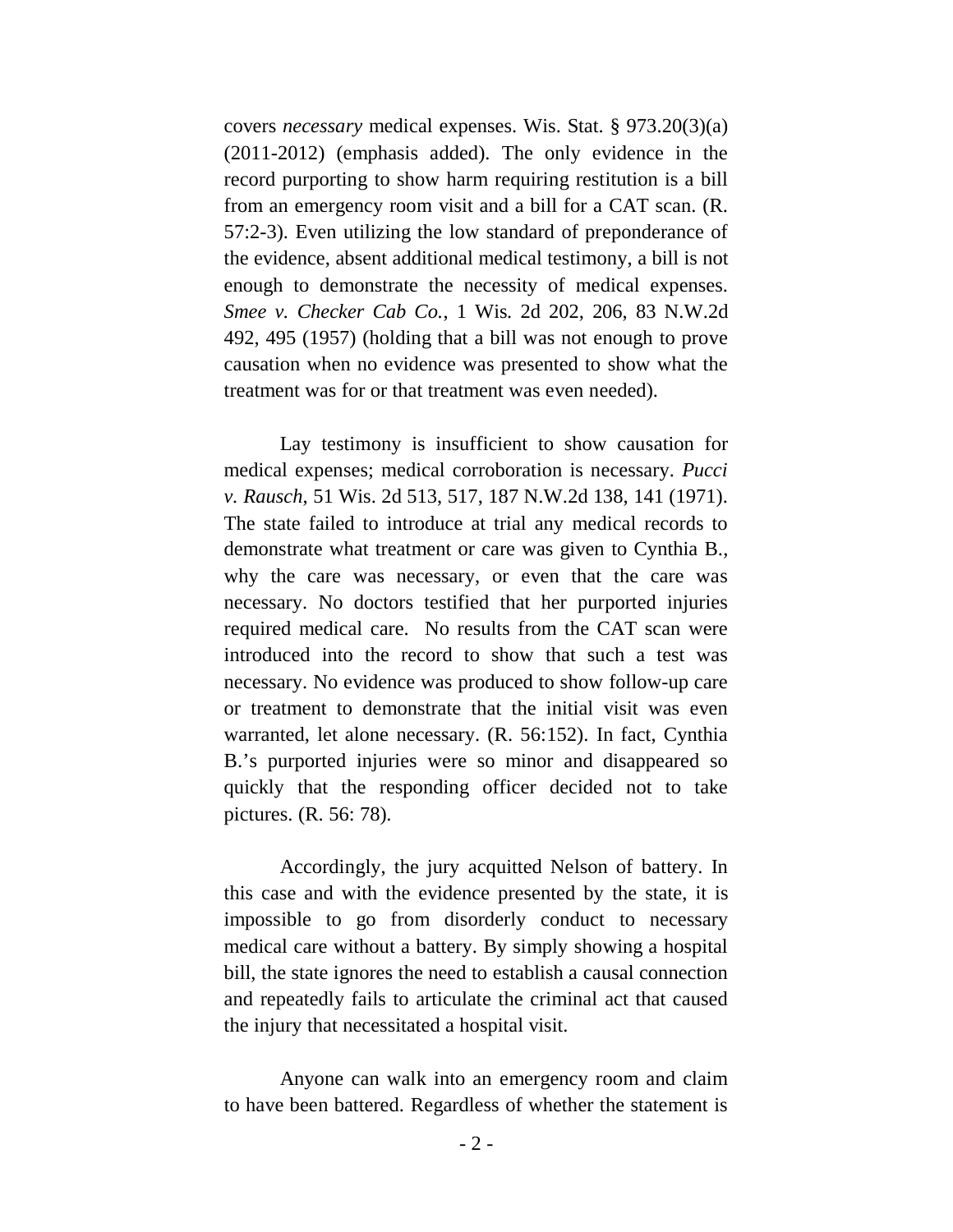true or not, physicians will order tests and bill the person not only for the tests, but for simply visiting the emergency room. The only thing the evidence proves is that Cynthia B. went to the emergency room. It does not prove that she sustained injuries, that she received treatment, or even that she required treatment. Nelson cannot be ordered to pay necessary medical expenses when the state offered no evidence or medical corroboration to show that the expenses were necessary.

The victim bears the burden of showing by a preponderance of the evidence both the amount of loss sustained and that the loss was sustained as a result of the crime considered at the defendant's sentencing. Wis. Stat. § 973.20(14)(a). The victim must prove a causal nexus between the defendant's conduct and the harm requiring restitution. *State v. Hoseman*, 2011 WI App 88 ¶ 16, 334 Wis. 2d 415, 799 N.W.2d 479. In this case, the only crime considered at sentencing was disorderly conduct.

#### *The Jury as Fact Finder*

The jury acts as the finder of fact, chooses among conflicting inferences, and may reject inferences as they see fit, within the bounds of reason. *State v. Poellinger*, 153 Wis. 2d 493, 503, 451 N.W.2d 752, 756 (1990). It is the jury's role and responsibility to determine credibility, not the court's. *Id.*  At both the sentencing hearing and postconviction motion hearing, the state and court contended that the violent and abusive descriptions encompassed in the definition of disorderly conduct proved the jury believed Nelson to be responsible for this apparently necessary hospital trip. (R. 165-166:5-25, 1). The court considered all the testimony provided in support of the battery charge, stated that juries have a difficult time making decisions, and sentenced Nelson harshly by utilizing the maximum probation period allowed and ordering 60 days of conditional jail time. The court admonished Nelson as though he had battered Cynthia B., mentioning Nelson's prior conviction for battery as a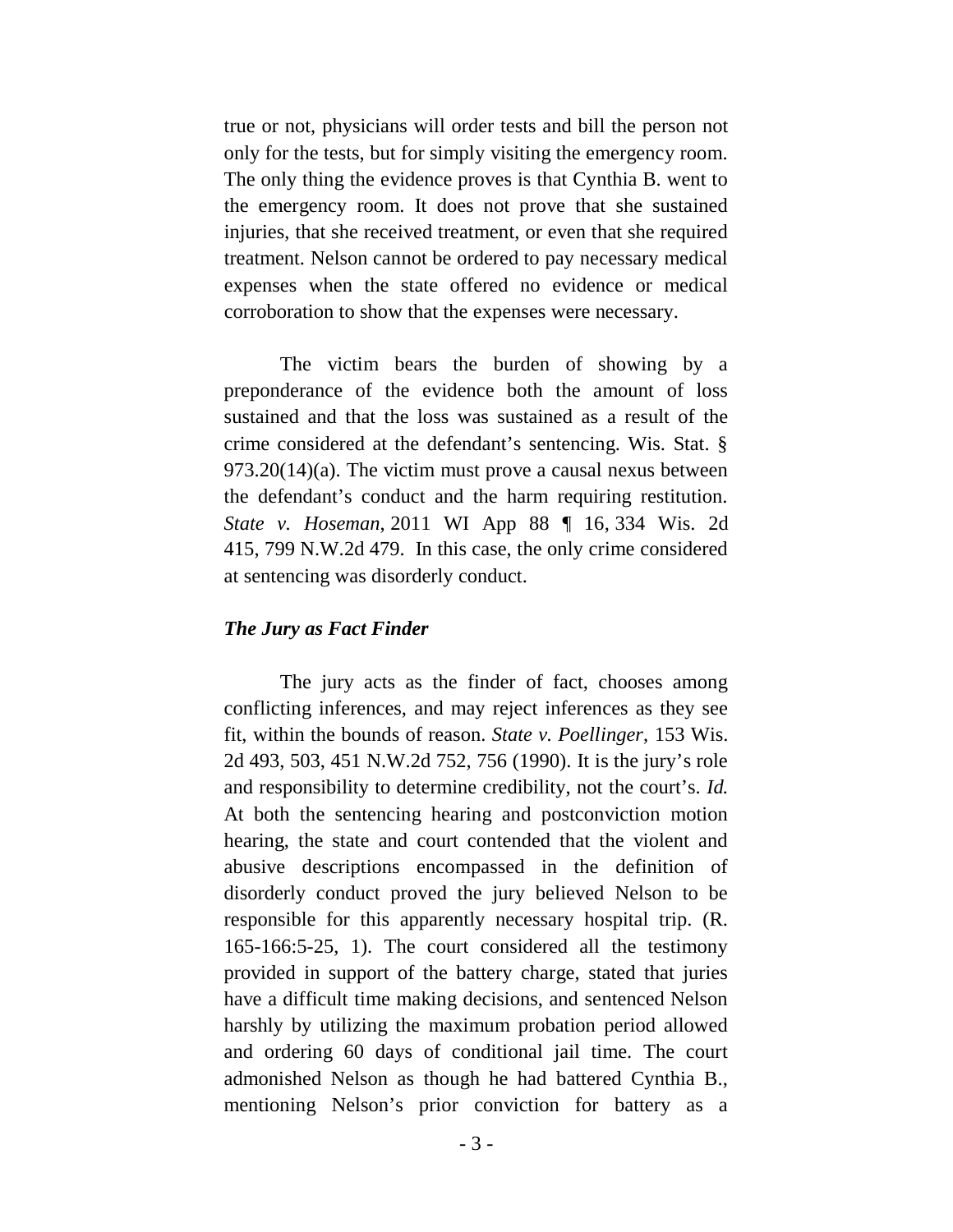comparison. (R. 56:165-167). The court improperly imputed its theory of what happened onto the jury's findings of fact.

A conviction for disorderly conduct stems from "violent, abusive, indecent, profane, boisterous, unreasonably loud or otherwise disorderly conduct under circumstances in which the conduct tends to cause or provoke a disturbance." Wis. Stat. § 947.01(1) (2011-2012). Despite the broad nature of the charge and countless ways one might violate the statute, the court assumed the jury only considered two of the seven disjunctive adjectives, 'violent' and 'abusive.' The court further stated that the conviction of disorderly conduct proved "the jurors in this case did decide that Nelson was clearly the aggressor…." (R. 56:165).

One undisputed fact in this case is that Nelson and Cynthia B. engaged in a loud argument in their apartment. This fact justifies a charging, and subsequent conviction, of disorderly conduct against both Nelson and Cynthia B. Just because the jury was not presented with the question of whether Cynthia B. was disorderly that night does not mean they concluded that she was not. It is entirely improper for the state and the circuit court to claim that the jury found Nelson to be the aggressor whose actions started a chain of events which led to Cynthia B. going to the hospital. The only thing the jury determined was that Nelson was guilty of disorderly conduct. (R. 56:154). To be found disorderly is not to be found the aggressor; it is not a finding of instigation; it is not a finding of violence. The jury presents a verdict of either guilty or not guilty; it does not submit a written summary of what the members think happened.

After the jury found that an unwanted touching resulting in harm did not occur, the court and state basically used a side road arriving to the guilt of battery by cherrypicking elements of disorderly conduct that fit into the battery definition. The state had the opportunity at trial to provide stronger testimony, medical reports, photographs, or anything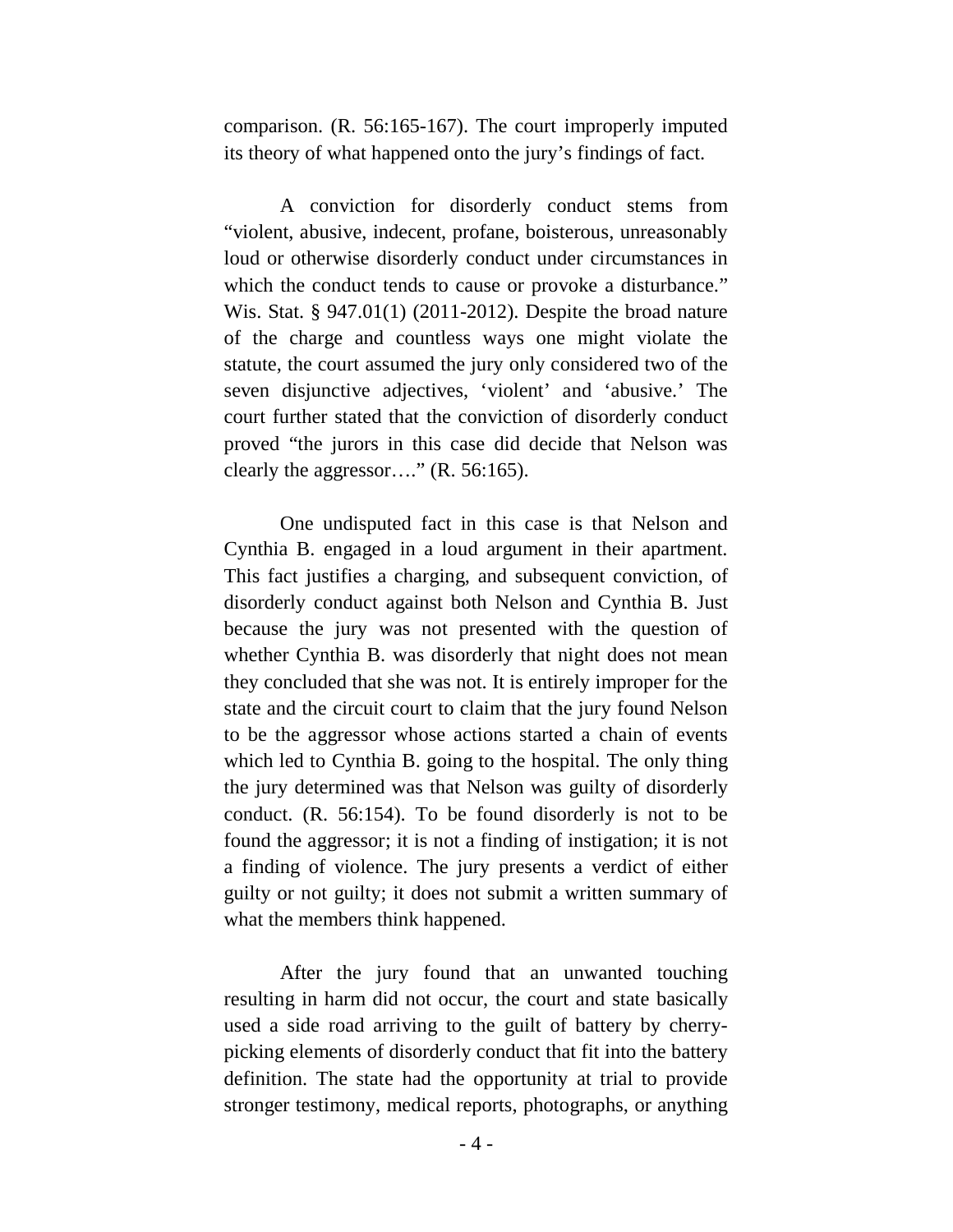else that would have proven an unwanted touching leading to necessary medical care, but they failed to do so.

As stated above, is equally plausible that a jury in a trial with Cynthia B. as the defendant would find her guilty of disorderly conduct based on her and Nelson's testimony on the argument that took place on December 28, 2012. It would be absurd to argue that such a hypothetical finding would necessitate a further inference that the jury believed Cynthia B. to be the aggressor. Such an inference goes above and beyond the jury's verdict.

The State concedes they cannot even "guess what facts the jury used to determine the guilt as to the disorderly conduct." (State's Brief at 6). The State argues that such uncertainty demonstrates that "the acquitted and convicted offenses are so interwoven that they cannot possibly be separated." *Id.* That is inconsistent with the jury's verdict. We may not know which facts the jury considered in finding Nelson guilty of disorderly conduct, but we do know which facts they rejected. They rejected the theory that Nelson intentionally punched Cynthia B. in the face and intentionally pushed her down; yet that very theory is the only assertion made by the state to support causation. (R. 56:144).

In the hearing for postconviction relief on this issue, the state argued causation by saying, "[A]s for the victim going to the hospital, really but for this incident, I see no reason why she would have gone to the hospital and incurred these expenses." (R. 57:5). Inserting "but for" into a conclusory statement does not demonstrate a causal chain. The statements by the court and the state in trying to show a causal nexus between disorderly conduct and a hospital visit was not based on the evidence and facts found by the jury to be true.

In the absence of evidence, the state argued that the findings of the jury were irrelevant, contending that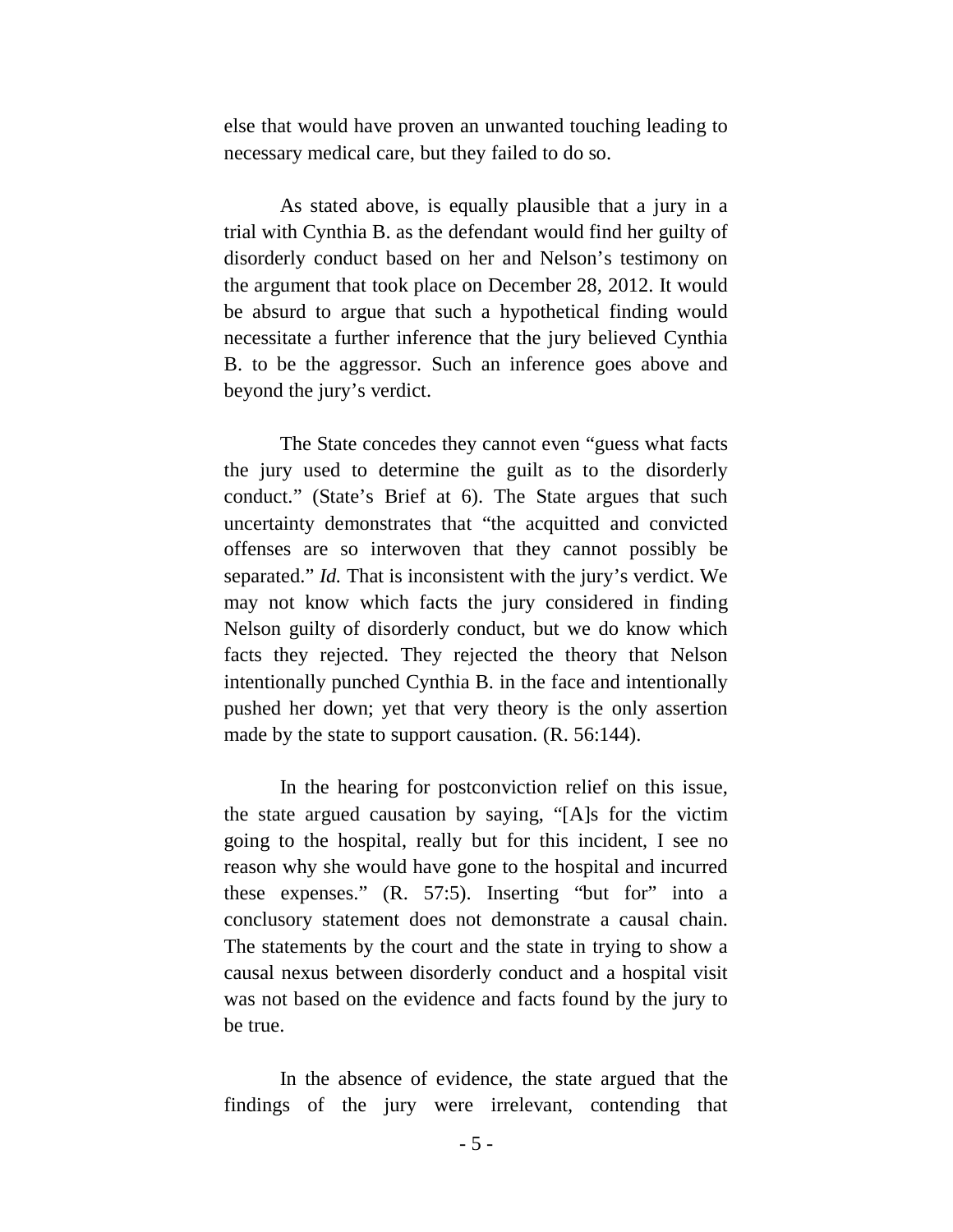consideration of the battery charges of which Nelson was acquitted was appropriate because "the Court knows juries often compromise their verdicts…." *Id*. This argument undermines the entire criminal justice system in which the state bears the burden of proving the charges they bring and juries act as the finders of fact. Just because the state and the court are not pleased with the decision of the jury does not mean they can regard the jury's findings of fact as irrelevant and substitute their interpretation of the case.

The State argues, "There is no evidence that the injuries were caused at some other time, or that the injuries were caused by some other person." (State's Brief at 6). Assuming arguendo that injuries even existed, the *onus probandi* remains on the State. Their argument improperly shifts the burdens of production and persuasion to Nelson. In criminal proceedings, the absence of evidence works to the detriment of the state; the defendant does not and should not carry the weight of the state's deficiencies.

Nevertheless, the State's theory causes it to ignore crucial evidence that rebuts the theory that the appellant's disorderly conduct was the only possible cause of harm. The appellant credibly testified that Cynthia B. aggressively reached out to grab him while on an icy balcony, falling down in the process (R. 56:93-94). Because there are only two competing theories of harm to Cynthia B. (that she was intentionally punched in the face, constituting a battery, and that she slipped on the ice while lunging for the defendant) there is only one logical conclusion when the jury has properly acted as fact finder and rejected the first theory out of hand; i.e., if Cynthia B. did actually sustain any injuries, they were the result of her own actions.

As the State points out, the court may consider all facts and reasonable inferences concerning Nelson's behavior relating to the crimes considered. When the only crime considered, however, is disorderly conduct, and the state's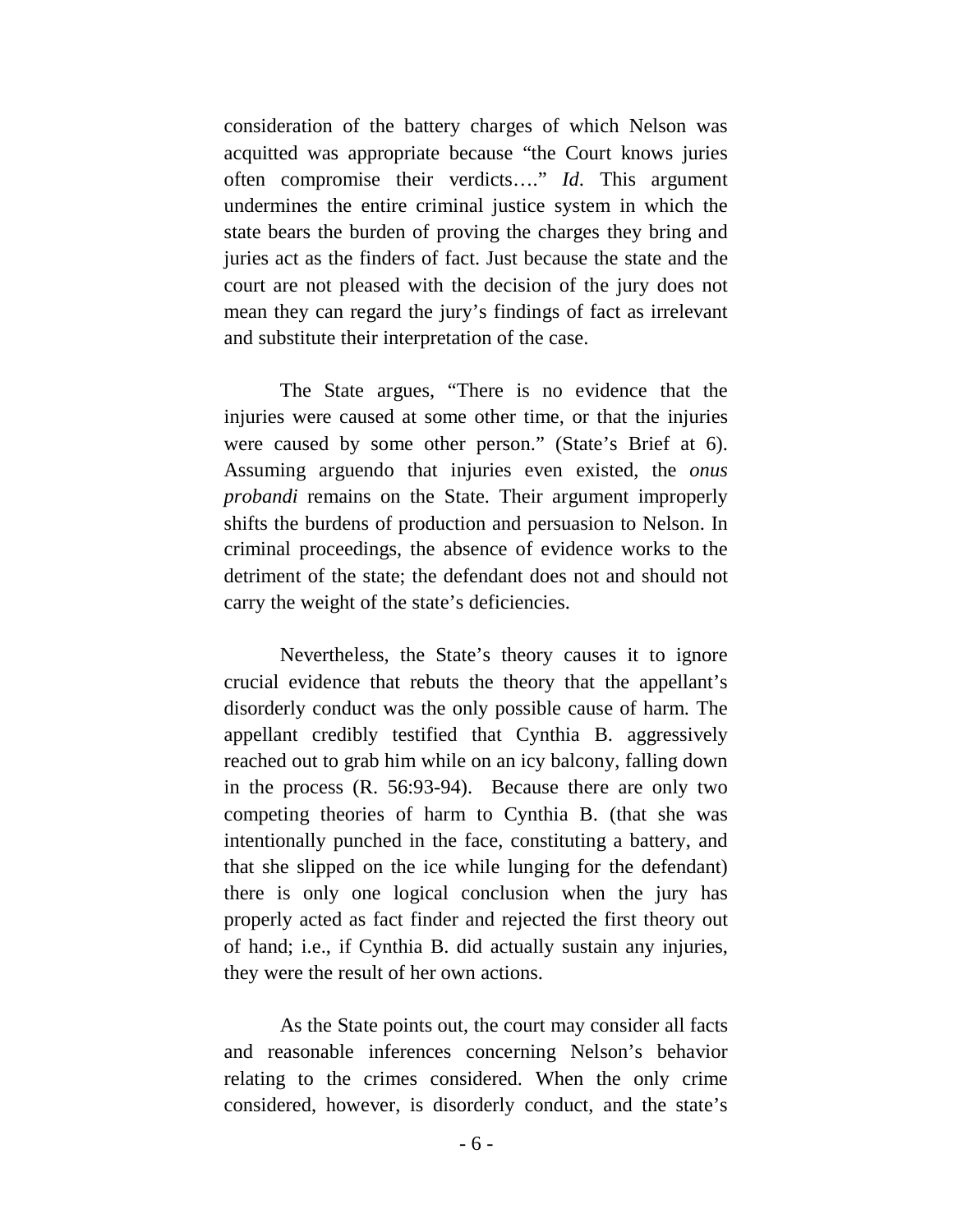only theory of harm at trial was an unwanted intentional touching that caused harm, all reasonable inferences from disorderly conduct must go through the charge of battery to make claims for restitution plausible. The jury found the defendant not guilty of battery. In the absence of battery, there are no reasonable inferences that allow the court to jump from disorderly conduct to necessary medical care.

#### *The State's Inapposite Case Law*

The State points out that dismissed and unproven charges may be considered at sentencing. *State v. Frey*, 2012 WI 99, ¶ 47, 343 Wis. 2d 358, 817 N.W.2d 436. Their argument, however, neglects important caveats. Although dismissed charges may be considered at sentencing, dismissed charges that are not read-in are *not* to subject to restitution. *Id* at ¶ 43. If unread-in dismissed charges are not subject to restitution, charges for which the jury has returned verdicts of not guilty should certainly not be subject to restitution.

The State is correct in arguing that the court may consider dismissals, unproven charges, and even conduct underlying acquittals, if relevant, for sentencing purposes, *Id.* at ¶ 47, however those charges must be substantiated by the evidence. Each of the cases cited by the State in their claim that it was proper for the judge to consider the charges of which Nelson was acquitted are distinguished by the present case in that the underlying conduct considered by the trial court in those cases was substantiated by the evidentiary record. *Id.* at ¶ 54 (substantiating the underlying conduct through a providential plea and hearing at sentencing); *State v. Von Loh*, 157 Wis. 2d 91, 97, 458 N.W.2d 556, 558 (Ct. App. 1990) (finding it acceptable to consider pending charges when the court made it clear that it would not consider the unproven allegations to enhance defendant's sentence); *State v. Hoseman*, 2011 WI App 88, ¶28, 334 Wis. 2d 415, 799 N.W.2d 479 (finding clear causal connection between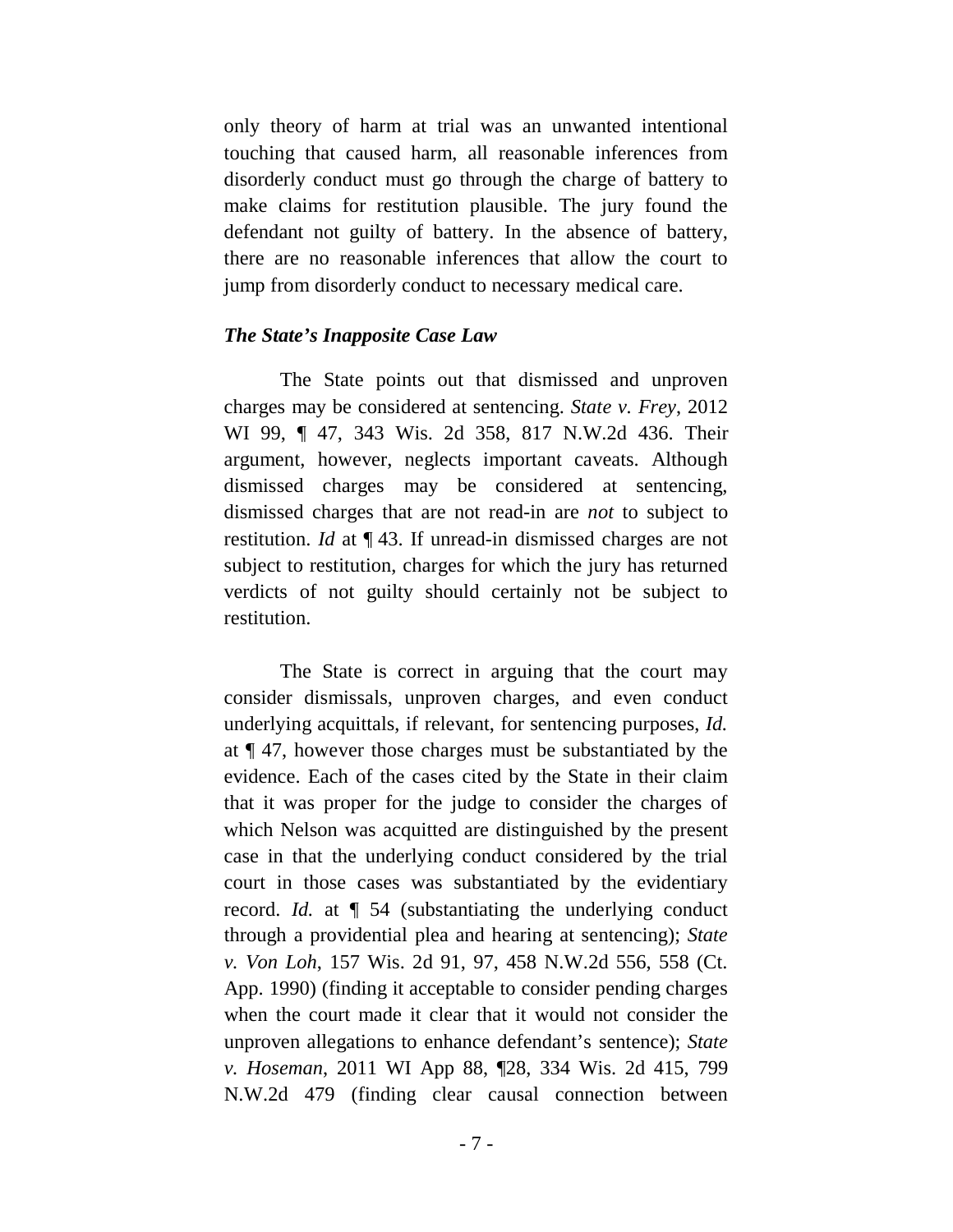conduct and harm when conduct was substantiated by convictions and was not predicated on acquitted behavior).

Nelson's claim is more clear-cut than the claims in the cases cited by the State. Battery is a clearly defined crime with a clearly defined result. Either Nelson punched Cynthia B. in the face with a closed fist and pushed her to the ground, thereby causing bodily harm, or he did not. The jury, after hearing all the evidence and weighing credibility, determined that the appellant did not punch Cynthia B. in the face with a closed fist or push her to the ground to cause bodily harm. In the absence of battery, none of the alternative criminal acts constituting disorderly conduct could reasonably lead to a necessary hospital visit; therefore the State persists in neglecting to articulate the specific conduct that was disorderly. It may have been the yelling, it may have been holding a knife in the bedroom, or it could have been waking her up and engaging in an argument. It could not have been battery.

Unlike in the cited cases, the State has no convictions of lesser-included offenses resulting in acquittal of higher charges on which to rely. There are no dismissed charges that were read in as part of a plea deal. There was no guilty plea and inquiry on which to rely in establishing underlying conduct. Apart from her own testimony, there was absolutely no evidence that Nelson caused Cynthia B.'s purported injuries that resulted in her seeking medical treatment, the need for which remains unsubstantiated by the evidence and by the findings of the jury. The complete absence of evidentiary support in this case stands in stark contrast to the cases that support consideration of unproven charges, all of which still require evidentiary substantiation in the record.

#### *Abuse of Discretion*

A finding that the sentencing court did not abuse its discretion requires that the court "logically interpreted the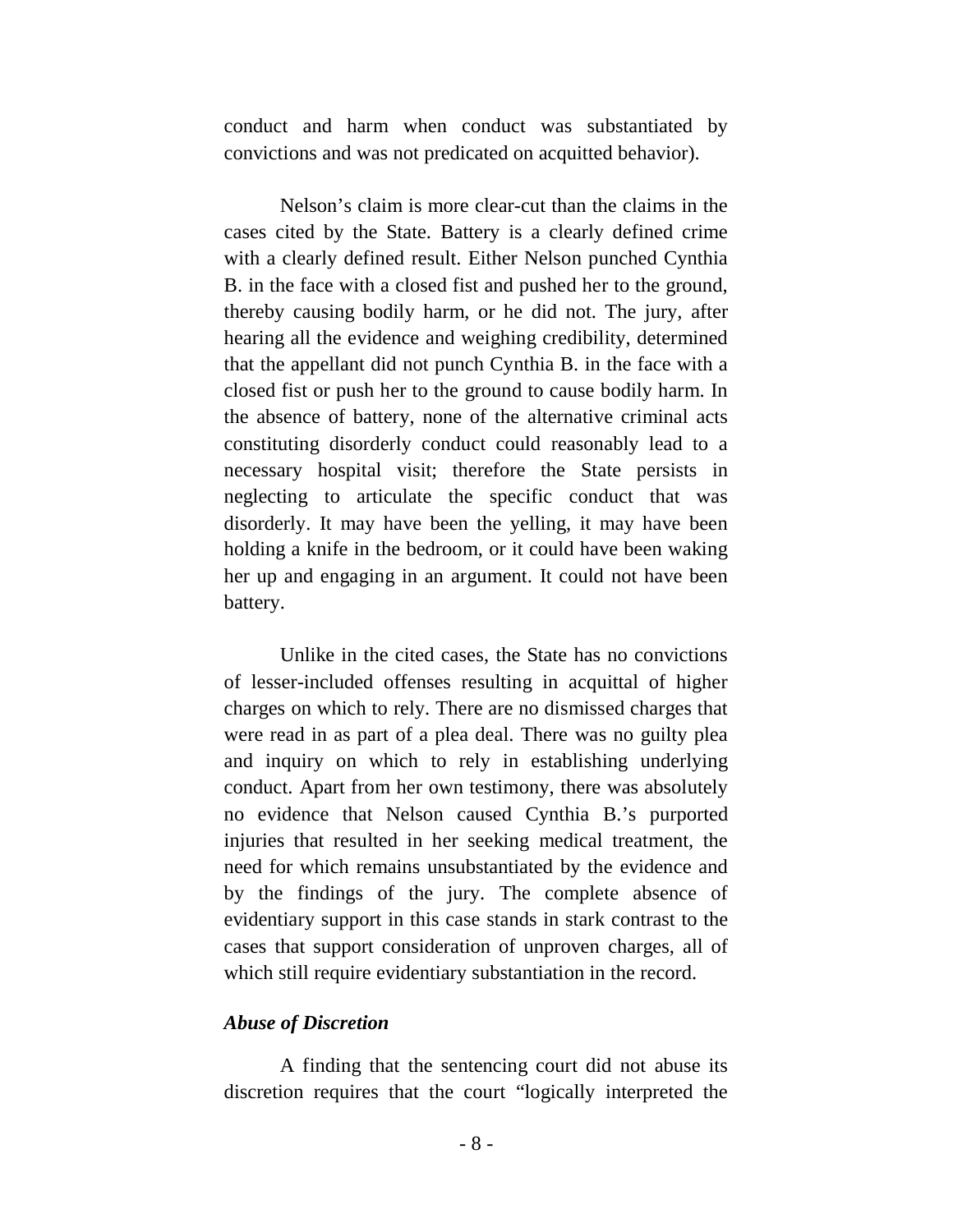facts, applied the proper legal standard and used a demonstrated, rational process to reach a conclusion that a reasonable judge could reach." (*State v. Johnson*, 2002 WI App 166 ¶ 7, 256 Wis. 2d 871, 649 N.W.2d 284). The court proposes a propositional fallacy in that all of the disjunctively listed behavior in § 947.01(1) ("violent, abusive, indecent, profane, boisterous, unreasonably loud or otherwise disorderly conduct") could result in a conviction for disorderly conduct, and the jury could have thought that some of those disjunctively listed behaviors (violent and abusive) could have caused injuries that required medical care; therefore, the disorderly conduct must have caused injuries that required medical care. The state relies on an indicative conditional in which the antecedent is argued as true simply because the consequent is true.

This Court has already explicitly rejected such "ipso facto" logical fallacies. *State v. Madlock*, 230 Wis. 2d 324, 334, 602 N.W.2d 104, 109 (Ct. App. 1999) (rejecting the argument that a cause was established for restitution just because defendant was convicted of a crime related to a car and the car was returned with damage). The court's logical interpretation of the facts and demonstrated, rational process required by *Johnson* is absent in this case. 2002 WI App 166 ¶ 16. Accordingly, the court abused its discretion in ordering Nelson to pay for medical expenses.

The court may not sentence in a manner that replaces the jury's judgment with their own. *State v. Bobbitt*, 178 Wis. 2d 11, 18, 503 N.W.2d 11, 15 (Ct. App. 1993). That the State requests the Court find causation due to a lack of evidence and that the State now contends the jury findings should be ignored because "the Court knows juries often compromise their verdicts" is an affront to our entire system of justice. In our system and in this case, the State bears the burdens of production and persuasion. In our system and in this case, the jury is charged with finding the facts. After receiving a finding of fact with which it doesn't agree, it is improper for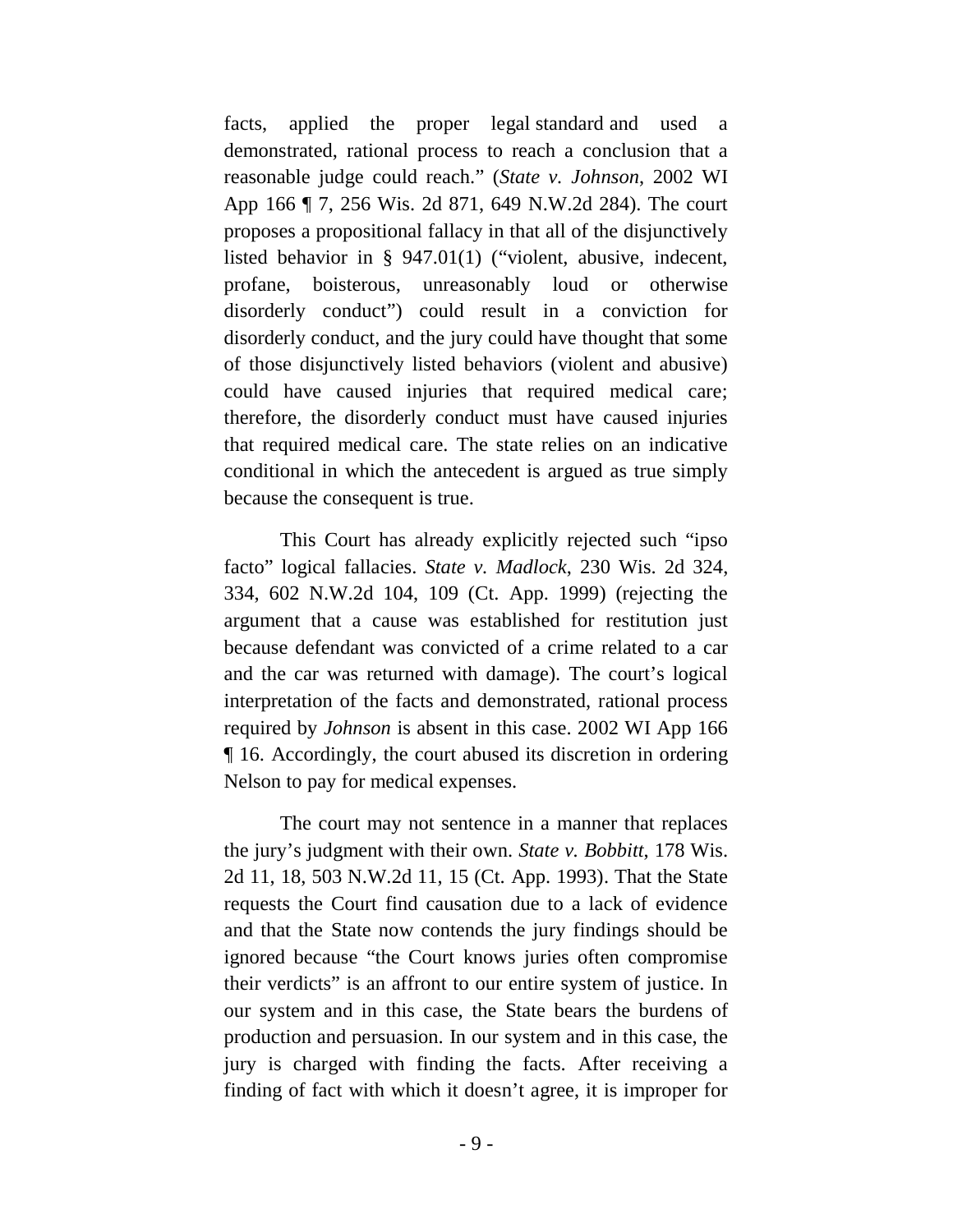any party to rewrite history to support an order of restitution. The State did not carry their burden in showing by a preponderance of the evidence that Nelson's disorderly conduct caused Cynthia B. to seek medical care. As a result, the circuit court did not make its decision with a rational, demonstrated process to reach its conclusion. Now, the State intentionally disregards the role of the jury as fact finder and requests that this Court do the same.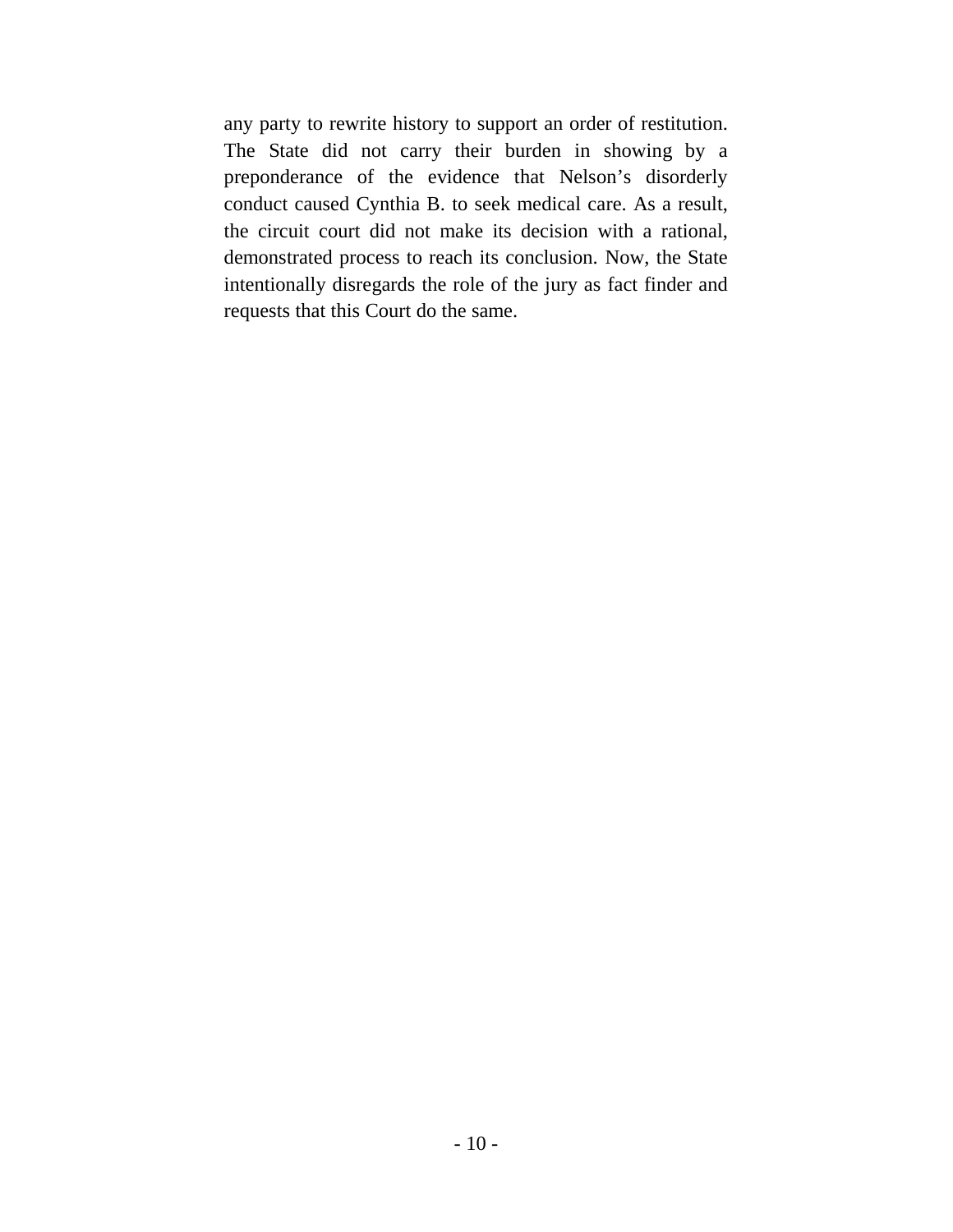### **CONCLUSION**

Richard Nelson respectfully requests the Court vacate the medical expenses from the order of restitution.

Dated this 30th day of December, 2014.

Respectfully submitted,

Richard Nelson, Defendant-Appellant

faile a

FARHEEN ANSARI Wisconsin Bar No. 1063641 AF Law Post Office Box 8822 Madison, WI 53708 (608) 205-8016

AF@AFLawyer.com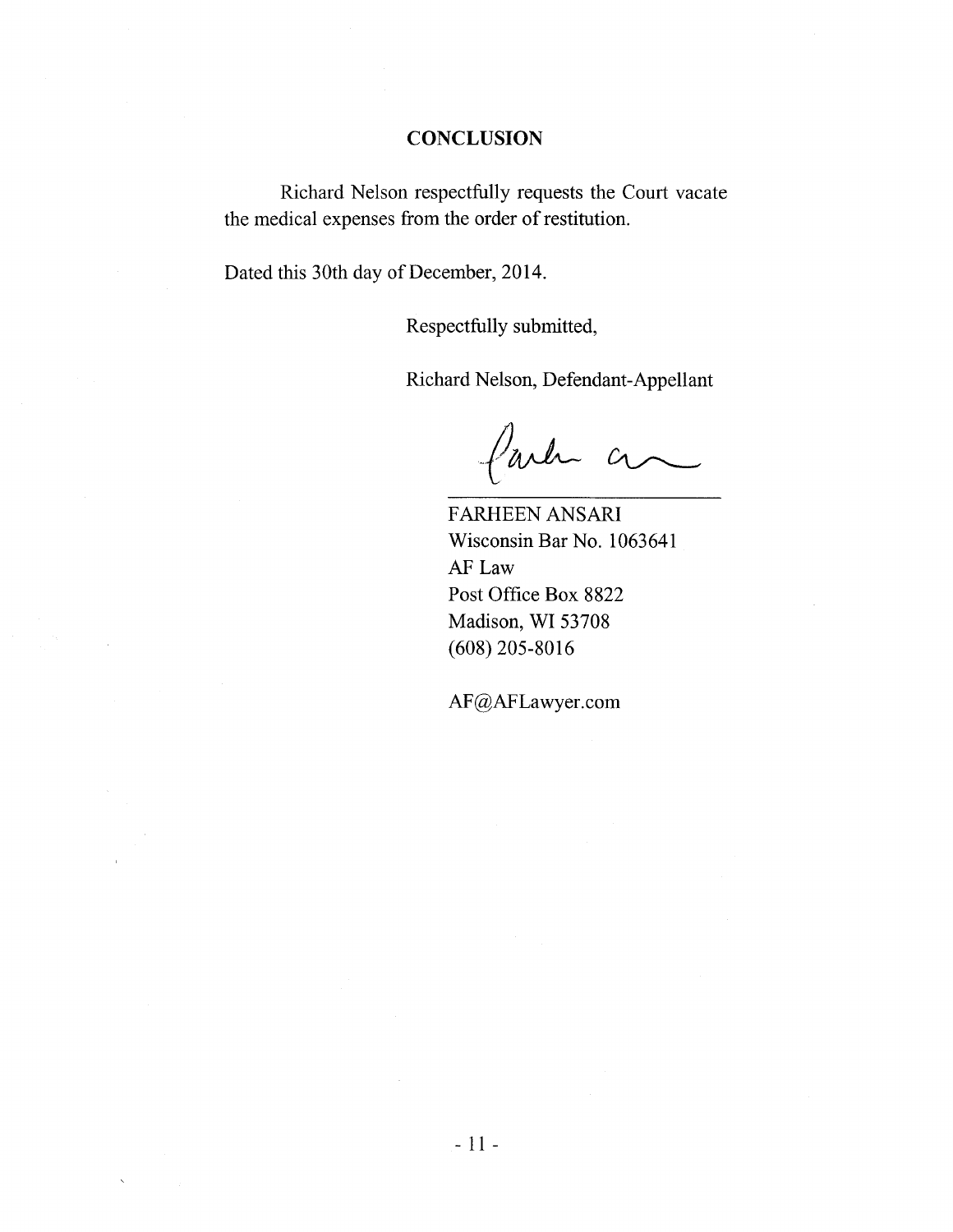# **CERTIFICATION AS TO FORM/LENGTH**

I certify that this brief meets the form and length requirements of Rule 809.19(8)(b) and (c) in that it is: proportional serif font, minimum printing resolution of 200 dots per inch, 13 point body text, 11 point for quotes and footnotes, leading of minimum 2 points and maximum of 60 characters per line of body text. The length of the brief is 2,962 words.

Dated this 30th day of December, 2014.

Signed:

FARHEEN ANSARI Wisconsin Bar No. 1063641 AF Law Post Office Box 8822 Madison, WI 53708 (608) 205-8016 AF@AFLawyer.com

Attorney for Defendant-Appellant